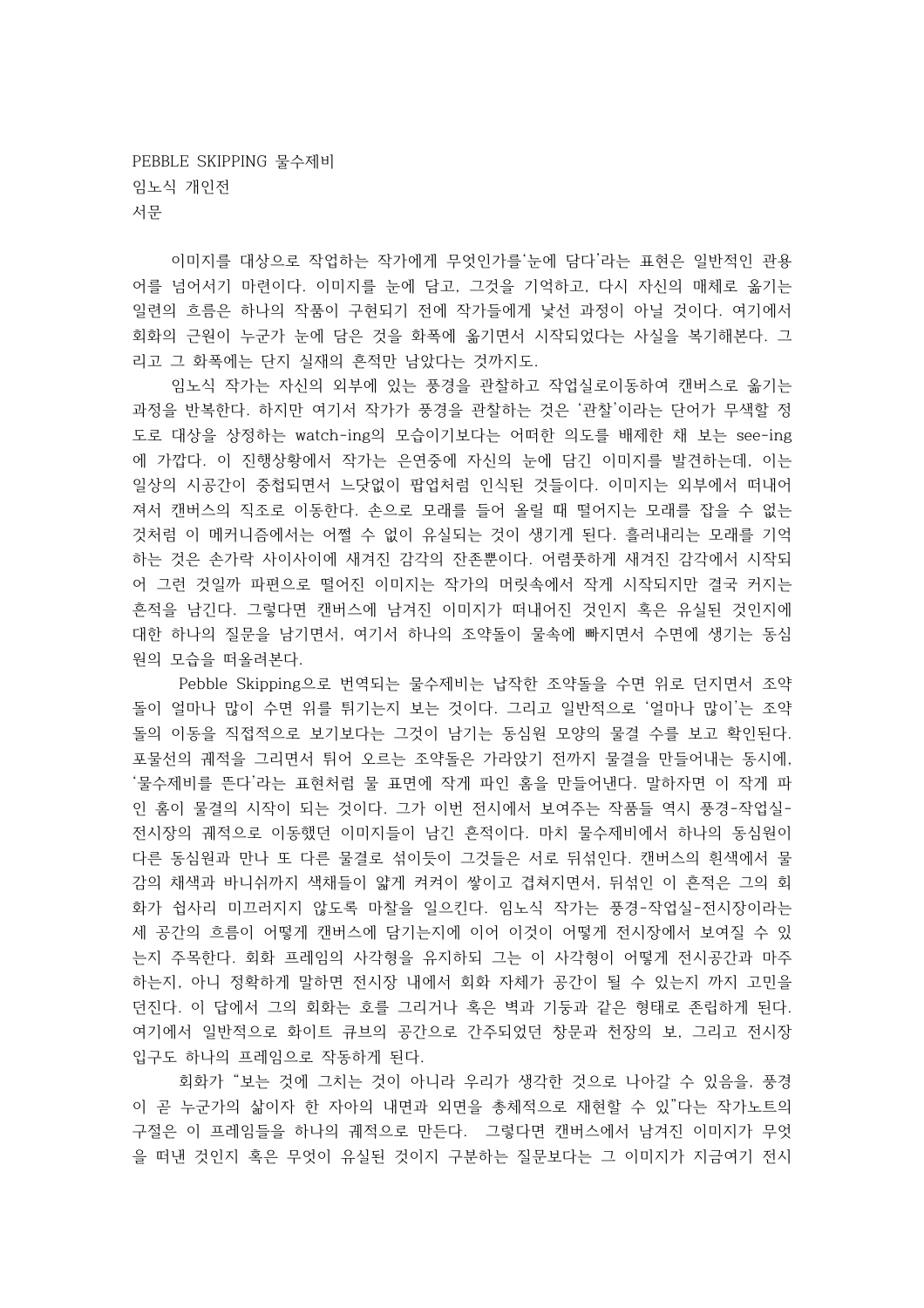장까지 이동하게 된 궤적에서 답을 찾아보는 것이 하나의 방향키가 될 것이다. 이 궤적의 시 작인 물수제비가 던져지는 순간을 떠올려본다. 적당한 크기와 두께의 조약돌을 물가에서 찾아 서 던지고, 그것이 수면에 부딪히는 순간까지 '얼마나 많이' 물결을 볼 수 있는지는 아무도 모 른다. 그리고 이 '얼마나 많이'의 마침표가 되는 것은 조약돌이 물속에 빠지는 순간이다. 보통 은 그것이 물수제비의 끝이라고 생각한다. 하지만 감히 상상해 본다. 수면 아래에서는 그 순 간이 새로운 물수제비의 시작이 될 수 있다고. 그래서 조약돌이 눈앞에 사라져도 그 물결은 우리 눈을 떠나지 않는다고.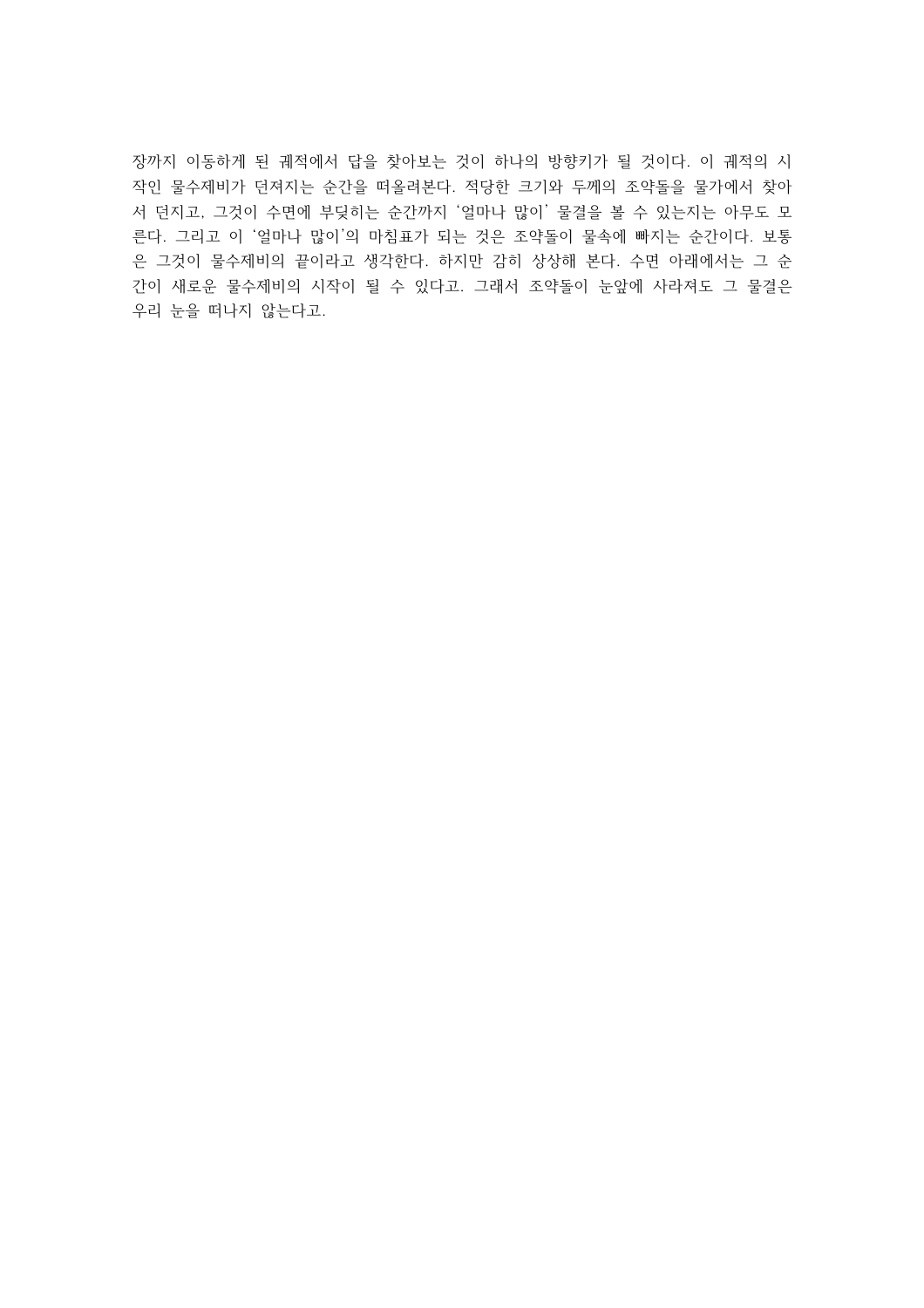For artists who use image as a medium, the expression 'catch one's eyes' is more than just an expression. Before presenting their artwork, capturing an image, remembering it, and expressing in their own medium, is a common routine for the artists. Here, let's be reminded that the origin of painting began by someone moving to a canvas what they have captured with their own eyes. Also, what is left on that canvas are just remnants of reality.

Nosik Lim repeats the process of observing the outdoor scenery and bringing back to the canvas of his indoor studio. In his process of observing the scenery, the meaning of the word "observe" is closer to the act of "see-ing" than the act of"watch-ing". Noticing without paying attention, rather than paying attention to notice. He discovers certain images that impliedly caught his eyes in this process. When the time and space of everyday life overlap continuously, these images are perceived as pop-ups. Images are then scooped up from the outside world and laid down to the fabric on canvas. Imagine someone grabbing a handfulof sand but inevitably failing to catch the falling sand. Likewise, there are also images that are lost in the mechanism of painting. The remains of sense, engraved between the fingers, are the only things that remember the falling sand. The fragmented images of lightly engraved sense begin with small pieces but eventually leave a big sign in the painter's mind. If so, a question remaining would be whether the images left on canvas are scooped or lost. This brings up the image of continuous concentric circles on the surface of water when skipping a pebble.

"Pebble Skipping", which could be translated into "물수제비" in Korean, is done to see how many times a pebble could bounce off the surface of water by throwing a small flat pebble. Scarcely, the count of "how many times" is recognized by observing the movement of the pebble, but normally by the wave of concentric circles that it leaves. The bounced pebble draws an arc and makes waves on the surface until it sinks. At the same time, it creates small engraved scratches like the Korean idiom "to scoop pebble skipping(물수제비를 뜨다)". In other words, this small engraved scratch is the starting point of the wave. What the artist shows in this exhibition are also traces of images that moved in the process of scenery-studio-exhibition. These images are blended like in pebble-skipping, one concentric circle meets an other and turns into a new one. From the white canvas, to the hue of pigments, varnish, and the thin layered traces of colors, these traces overlap and generates friction, making the paintings hard to slipper. Nosik Lim focuses on how the flow of the three spaces, scenery-studio-exhibition, is show non a canvas, as well as how these images would be seen in the exhibition. While maintaining the rectangular format of the painting, his question goes further on to how his rectangular canvas would face the space in exhibition,